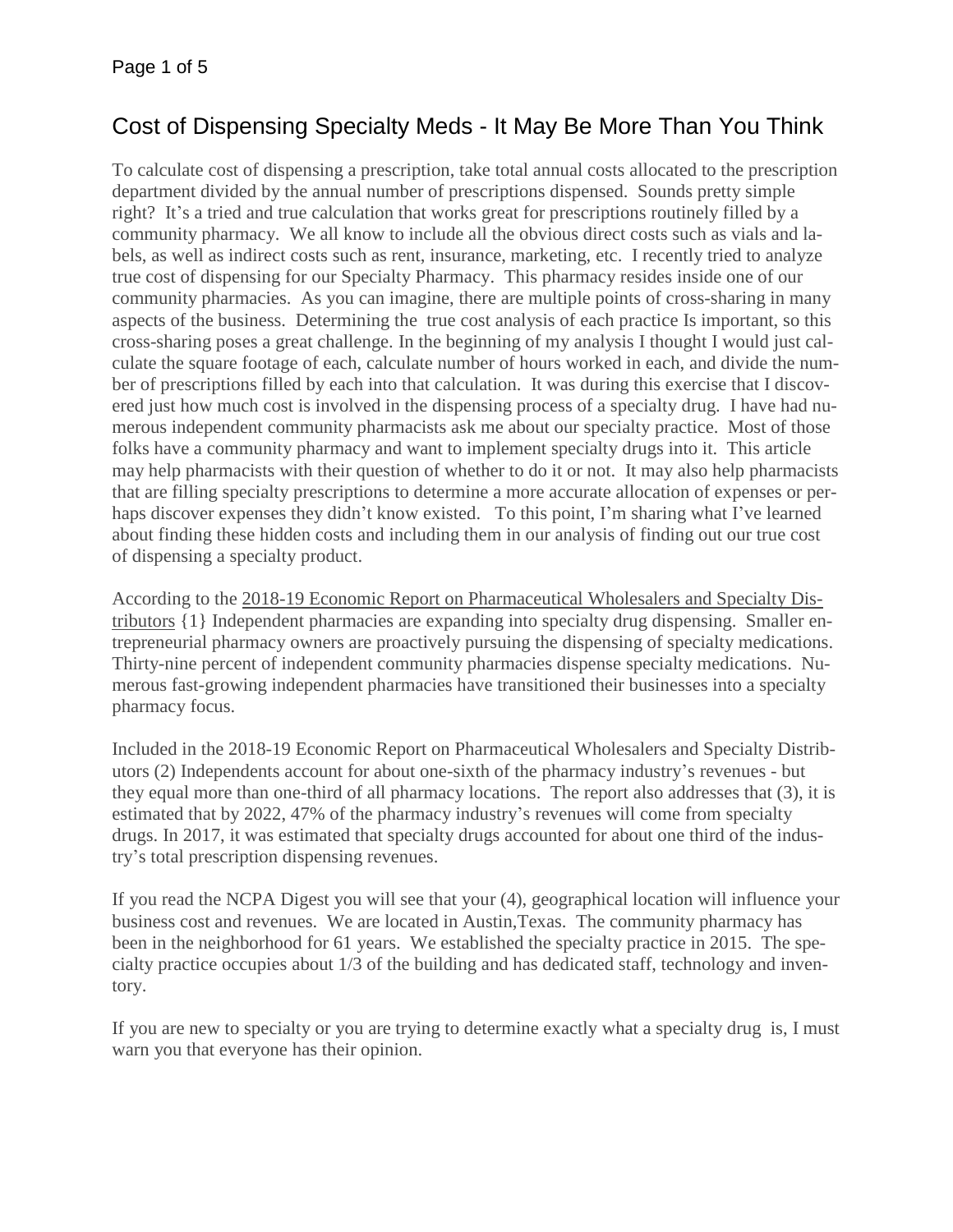PBM's Model Definition of a Specialty Drug- A prescription drug shall be designated as a specialty drug when it cannot be routinely dispensed at a majority of retail community pharmacies and it meets a majority of the following criteria: (i) requires special handling or storage; (ii) requires complex and extended patient education or counseling; (iii) requires intensive monitoring; (iv) requires clinical oversight; or (v) requires product support services; and the drug is used to treat chronic and complex, or rare medical conditions: 1. that can be progressive or 2. debilitating or fatal if left untreated or under treated.

State Medicaid Programs have similar definition of what a Specialty Drug is.

Then, we attempt to define what a specialty pharmacy is; A specialty pharmacy is a state licensed pharmacy that dispenses specialty prescriptions for people with serious health conditions requiring complex therapies. These include conditions such as, but not limited to, cancer, hepatitis C, rheumatoid arthritis, HIV/AIDS, multiple sclerosis, cystic fibrosis, organ transplantation, human growth hormone deficiencies, and hemophilia and other bleeding disorders. In addition to being state licensed and regulated, specialty pharmacies should facilitate education and coordination with prescribers and payers, and have clinical review and drug utilization protocols in place, provide patient care services and a comprehensive patient management program, have a support program for patients facing reimbursement challenges, and be accredited by an independent third party.

We started our specialty practice from ground zero, the slow and steady growth allowed us to transition into many of the "TLC" or high touch activities that we now provide on a larger scale. We incorporated these activities without really realizing what they were going to cost in the future (on a larger scale). These are hard to track but they are specific and necessary to the dispensing process of specialty products.

I think it is important that pharmacists going into this practice have an awareness of the amount of time and "extras" that it takes to accept, research, fill, and follow thru to patient counseling, and then follow up at completion of therapy for dispensing of most specialty products. Across the industry, the average time it takes for a patient to receive their specialty medication after it is prescribed is 3 to 6 weeks. This statistic demonstrates the intensity of "the fill". Going thru the exercise of measuring actual time required to fill a specialty prescription, brings attention and heightens awareness of the cost. This is very helpful when trying to calculate true return on investment of staff time. It takes us over two hours to refill a specialty prescription.

We definitely operate at a much higher level of customer touch and one on one service with specialty patients versus community pharmacy patients.

There are numerous services, tasks and equipment involved in dispensing specialty drugs. Below is a list that may help raise awareness & discovery of what is needed. The list may also serve to assist in the allocation of expenses that may have been overlooked or erroneously calculated in the past. This list is not inclusive and doesn't include requirements you will need for intravenous specialty products.

## **Costs to be considered for allocation to specialty practice**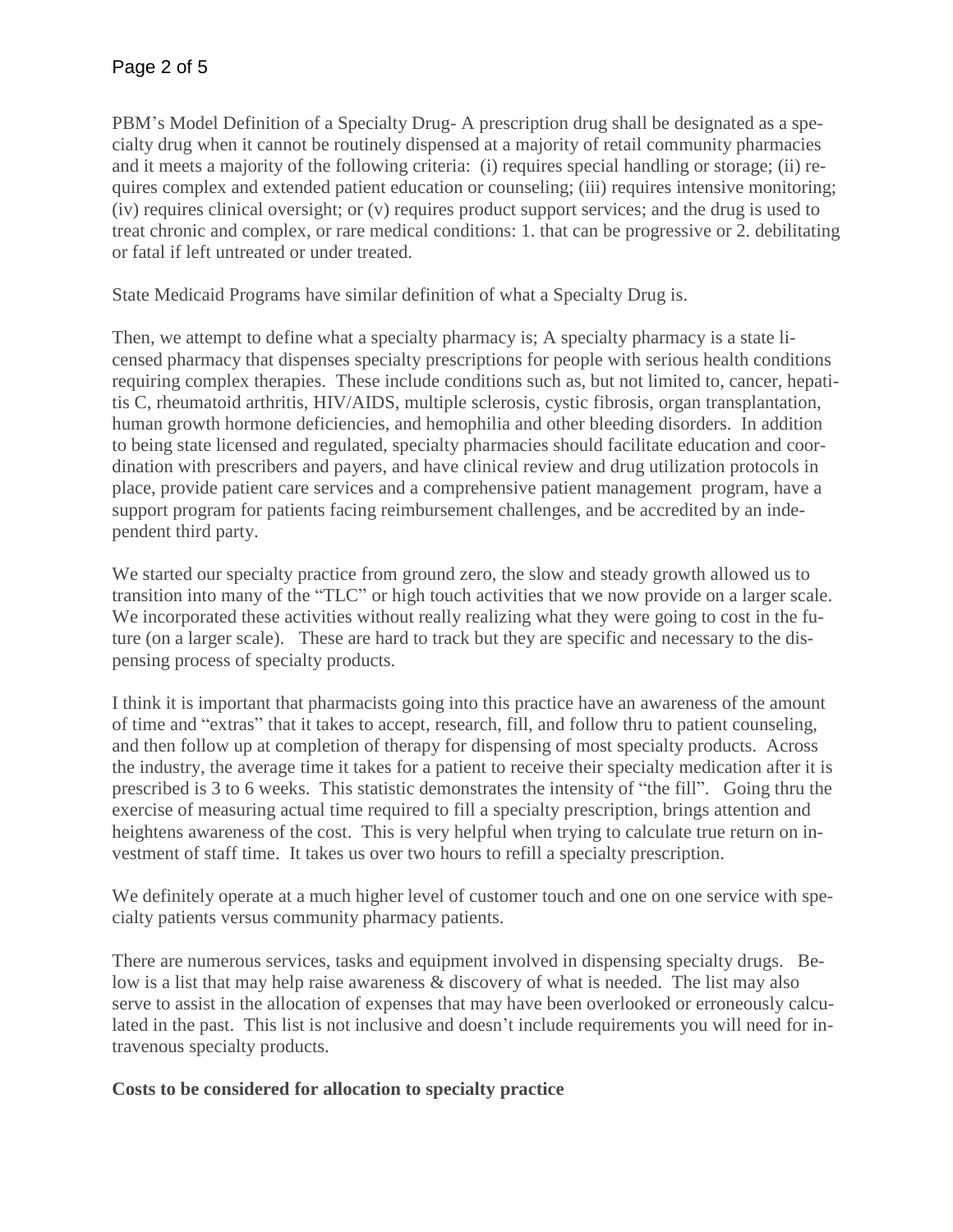Accreditation, certification and training

Specialty pharmacy accreditation(s) thru CPPA, ACHC, URAC, The Joint Commission

Consider the cost of accreditation process including the salaries and additional technology you may need.

Example: Language translating services as well as a phone service that provides metrics to track call abandonment rates, provide toll free number, etc

Education for staff

Certain REMS require pharmacies to become certified to dispense the REMS medication. Pharmacists must complete trainings

Some require pharmacies to enroll to obtain authorization to dispense

Pharmacy personnel must be trained/knowledgeable in complex medical conditions

Patient care services, counseling and training

 Creating initial clinical consultations for new patients, including a thorough review of the patient's profile and ensuring we have a complete medical history.

Drug-specific patient clinical/care management services

Higher degree of patient education and counseling than traditional drugs

Training patients to ensure proper self-administration

Some REMS require patient monitoring and/or lab tests prior to dispensing

Tracking and reporting patient adherence and outcomes

Care coordination

Product device training

 Monitoring patients for adherence and helping patients overcome side effects that may present. Helping patients with Medicare Part D plan comparisons during open enrollment to help them minimize their costs with specialty drugs.

Storage, handling and delivery

Ability to adhere to storage shipping and handling standards. An example is maintaining and proving cold chain distribution.

Shipping is costly, even with a high volume. Temperature monitoring devices and special packing boxes are needed.

Delivery cost for local patients.

Time to ensure accurate shipping labels and collection of signatures.

Liability costs when a shipment goes missing or is delivered late or to the wrong address. (it happens).

Reimbursement requirements

Contacting physicians to gather information to complete prior authorizations interviewing the patient's to obtain information required to write letter of appeal to pay-

ers.

Reimbursement tracking DIR investigations prior to dispensing Benefits verification and investigation and support for patient assistance programs Additional/secondary insurance coverage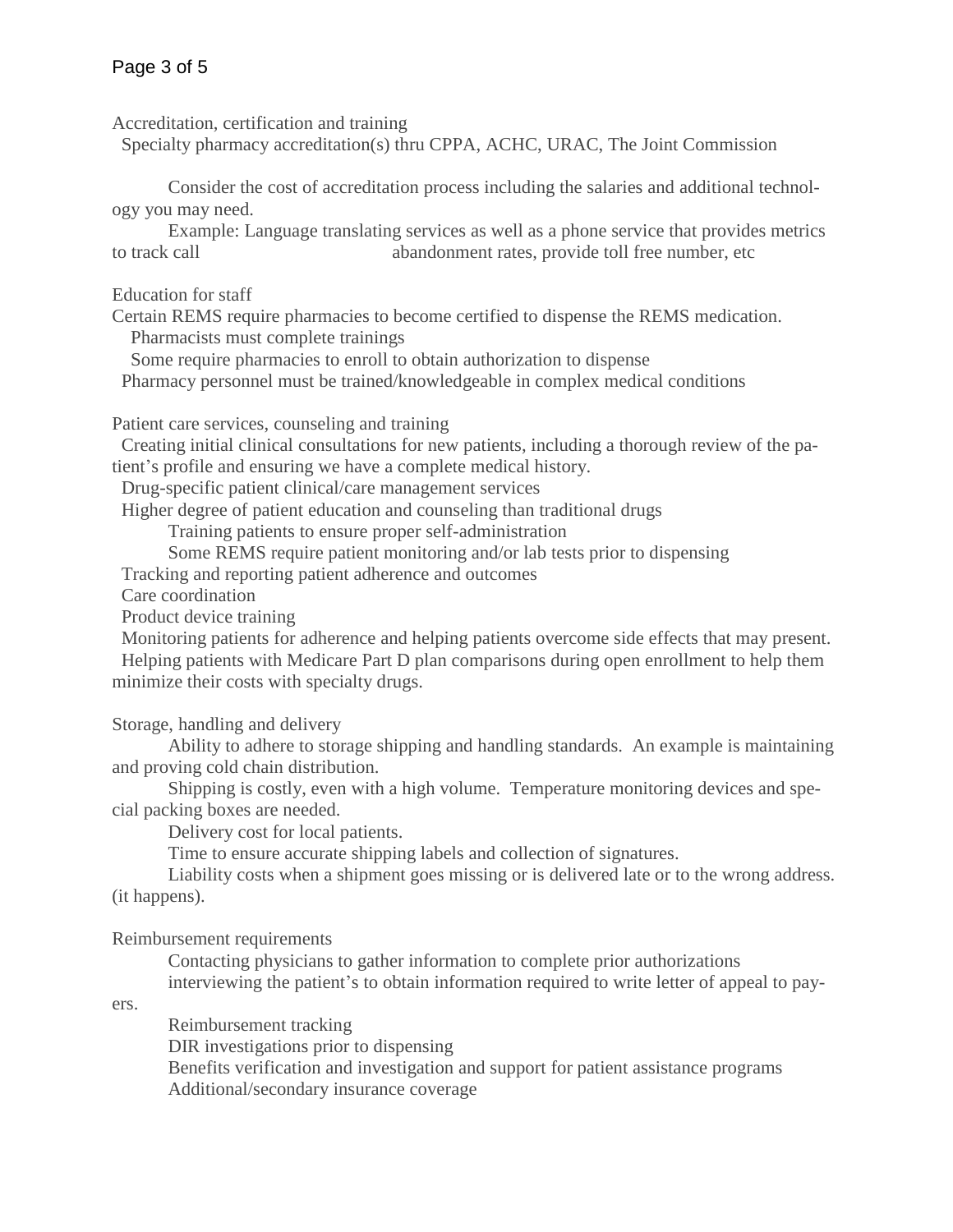Determine what is required for financial assistance for the patient Tracking 340B claims to ensure proper reimbursement/replacement

#### Website

 Keep prescription forms current Intake forms

Computer software and additional specialty software Depending on your system, this may require double entry

Refrigeration and temperature controls - special refrigeration units may be required

#### Staffing

Pharmacist:

Available 24 hours to provide guidance to patients Write letters of appeal on patient's behalf

## Technician:

Document diagnosis, lab values, height, weight, allergies, etc Document patient care plans and notes Gather insurance info to determine eligibility and coverage/copay information Facilitate delivery and clinical services and enroll patient in assistance program

Check the status of a prior authorization request to facilitate the billing and delivery of the specialty medication

Call doctors, follow up on PA forms Benefits verification and coupon searches

### **Other**

Price of specialty drugs may increase with loss of rebates on specialty category of drugs through the wholesaler.

Many wholesalers have expanded their list of "specialty" drugs.

DIR fees; some insurance companies are changing their policy annually on DIR fees for specialty products. For example, in 2019, instead of charging a reasonable flat rate per prescription, they are going to a percentage of cost of the product. Huge difference in the total fee, makes it a smart exercise to check at least annually on what DIR's are actually costing the company.

Any administration supplies you furnish at no charge, such as alcohol swabs, cotton balls, needles & syringes

Line of Credit - the expense of establishing it and the additional expense of using it. These drugs can be extremely

expensive and can negatively affect cash flow.